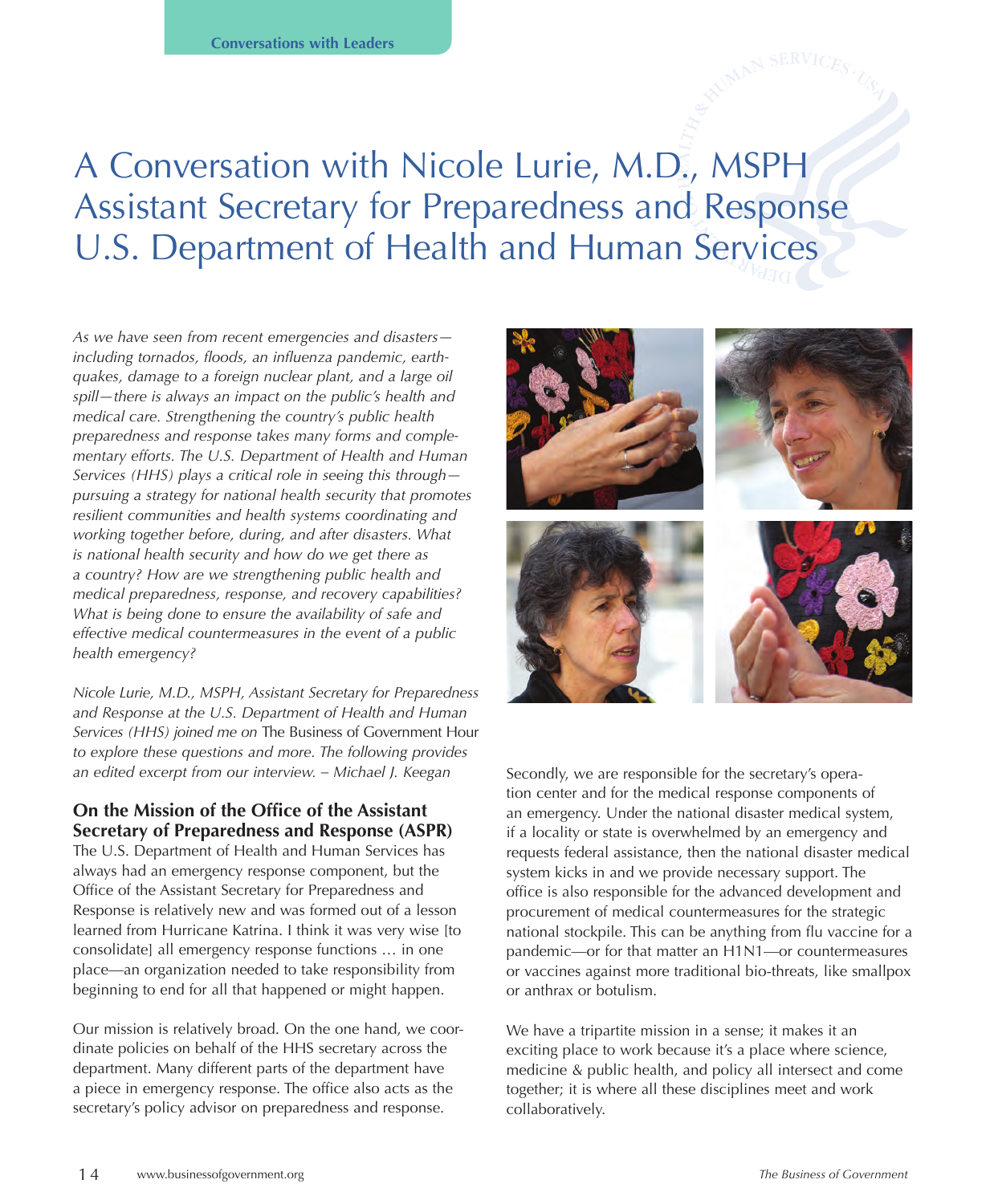My office has roughly 700 people working full time; the National Disaster Medical System has another 5,000 or so who are intermittent employees, who come on board in the event of a disaster. Our 700 people are largely, but not entirely, based in the D.C. area. We also have a pretty significant regional footprint. Our budget is about \$925 million, which includes our emergency response components and the advanced development of countermeasures. There has been an additional budget to procure medical countermeasures for the stockpile.

#### **On Challenges Facing ASPR**

There are three overarching challenges and some additional management issues we faced as we pursued our mission. First and foremost, building a resilient nation and a culture of preparedness is a real challenge [because,] fortunately, most people in our country don't feel threatened day to day.

Dealing with a public health infrastructure that is in some disrepair and that is losing jobs around the country is counter to building a nation that's prepared and resilient. However, repairing any system requires investment, and today's budget realities make this all very difficult. The second serious challenge we face concerns the political and budget realities of today.

The third significant challenge involves sustaining a national commitment to preparedness. People's memories are short. When something happens people tend to want to know why hasn't something been done, what has been done to be ready, and why aren't you ready all the time. As you get distant from any disaster, people's memories wane and the funding goes down. In such an environment, we find ourselves having to play catch-up, which is not a very efficient way to run anything. Keeping the nation's focus on and forging a "commitment to preparedness" is really important.

On the management side, given our mission is broad, we are composed of many different cultures within our organization. We have a culture of scientists, which is very different from a culture of responders, which is very different from a culture of policy makers. All of these professionals come from different disciplines that are marked with varying world views; their approach to thinking and problem solving are different; it's what makes working here fun, but also makes it quite challenging.

# **On Crafting a Strategic Vision**

Our key strategic goals that we focus our resources and efforts on are: building communities and individuals that are able to withstand adversity, and modernizing emergency



preparedness and response systems and infrastructure with capabilities that are not just on the shelf, but exercised and continually improving. In the end, it's about having a health care system able to move people to what I would call the next lowest level of safe and appropriate care, or a system that can rapidly vaccinate a population and get pills amassed quickly—a modernized system composed of such capabilities that we can expect and can access in the event of an emergency. We also need to make sure that we have the right national policies in place to foster and enable resilience to grow, develop, and spread across the country. To do all this, you need a strong organization. I also work to build that kind of organization; we focus on developing our people for the next generation of leadership, creating a culture of excellence and putting the best processes and procedures in place to make this happen.

# **On Building Community Resilience**

I should preface this by saying that most people judge how bad a disaster is by how quickly they can bounce back, right? This is the concept of resilience; we're pursuing very specific initiatives around resilience and ensuring that it's a driver of health security programs across government. We are working together to enhance community and individual resiliency before, during, and after a disaster. One such initiative involves leveraging social media. We know that people who are connected and have strong social support with friends and relatives they can count on in an emergency live longer, are healthier, and are more resilient. It became obvious, given that people use social media on a daily basis, that it would be helpful to have an app that enables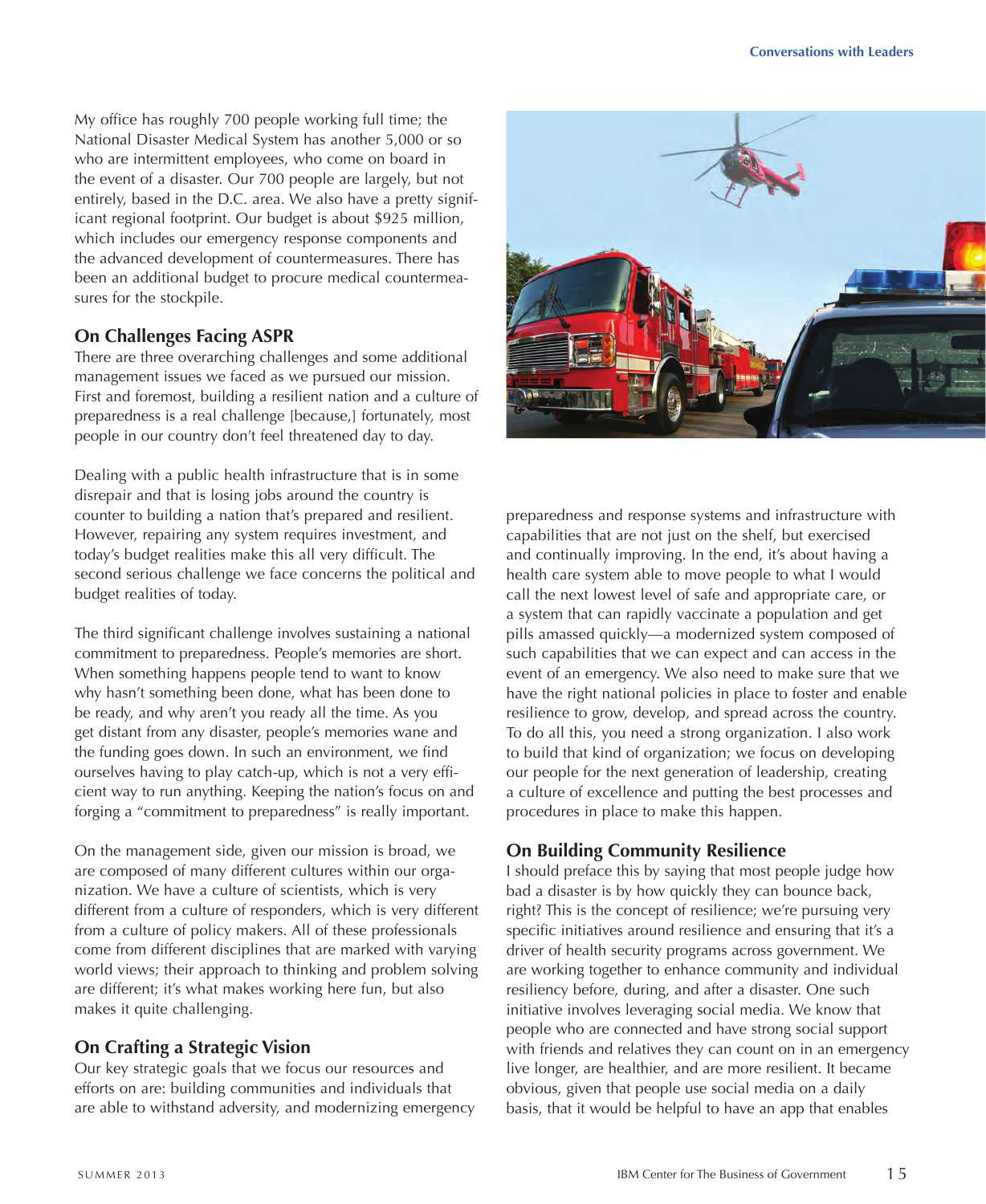people to identify their lifelines. For example, of your many Facebook friends, who would you pick out as your lifeline? If I can only have three, I'd really want them to be people that I count on when the chips are down. We were actually the first office within HHS to use the America Competes Act, which gives us the ability to commence challenges and competitions. We initiated a national competition to develop a "lifeline" app; we received all kinds of really interesting submissions. Ultimately, we awarded two contestants, who are now working on launching them.

We try to stimulate the market in technology that's useful for preparedness in a variety of different ways as well to build resilience in communities. We've started a health resilience technology program. We've been doing this for people who are dependent on various medical technologies to stay alive; usually these medical technologies involve electricity or oxygen. We're working through the development of signaling devices, so that their medical equipment will signal either friends or an operations center, or both, when they don't have much battery life left, and somebody can come get them a charger, get them batteries, and … they can stay at home. These are just two ways, social media and health resilience technologies, [in which] we are working to make our health care system and our communities resilient. We also seek to help communities help each other to share best practices and support the development of what we call health care coalitions.

In the end, it is about building and sustaining our nation's capability to prepare for, respond to, and recover from disasters and to engage local resources to ensure the "whole community" is supported.

# **On the Importance of Pursuing a "Whole of Community" Approach**

Given all disasters are local, the local and state responses are always going to come first. People rely first on their families and communities, then on their state government, and then on the federal government as a series of interlocking pieces. The first response is not necessarily the federal response; it's the local response. We have to be sure that on a federal level all of our programs and policies are aligned, first, to build that first line of defense, which is a strong local and state response. We also recognize that states and localities can't plan for or deal with everything, some events are just too large, and that's really when the federal government comes in to help, that's when the national disaster medical system, for example, fits in.

A preparedness, response, and recovery system is not just under the purview of the government. Doing this right and being successful involves everybody, the whole community. Individuals and families have responsibilities to be prepared and help each other. Private-sector entities, whether for-profit or not-for-profit, have responsibilities to lend their help and their resources in disaster situations, and they do. It's really about bringing everybody together and recognizing that everybody plays a part, and has a role in preparing for and responding to an emergency. This approach is based on the recognition that it takes all aspects of a community to effectively prepare for, protect against, respond to, recover from, and mitigate against disaster emergencies.

#### **On Forging an Effective Medical Countermeasure (MCM) Enterprise**

Medical countermeasures are drugs, vaccines, and other devices that protect people from different kinds of health threats. For example, the most common MCMs can be the vaccines that might protect us from an influenza pandemic, or other pharmaceuticals that might protect us in the event of an intended biological release or the manifestation of a new infectious disease. It doesn't matter if it's Mother Nature that causes this, as in a bad influenza pandemic, or if it's caused by bad guys, we have to deal with the end result, which is potentially a [fatal] epidemic or a pandemic. Many of the threats we face are not from diseases that commonly occur.

Therefore, the Public Health Emergency Medical Countermeasure Enterprise (PHEMCE) brings together different parts of government involved in the development of countermeasures that are safe, effective, easy to use, easy to deploy, acceptable to the population, and that meet the needs of the population. A key goal of this enterprise is to



HHS Assistant Secretary for Preparedness and Response Nicole Lurie, Deputy Secretary Bill Corr, and Secretary Kathleen Sebelius discuss the aftermath of Hurricane Sandy in the Secretary's Operations Center (SOC).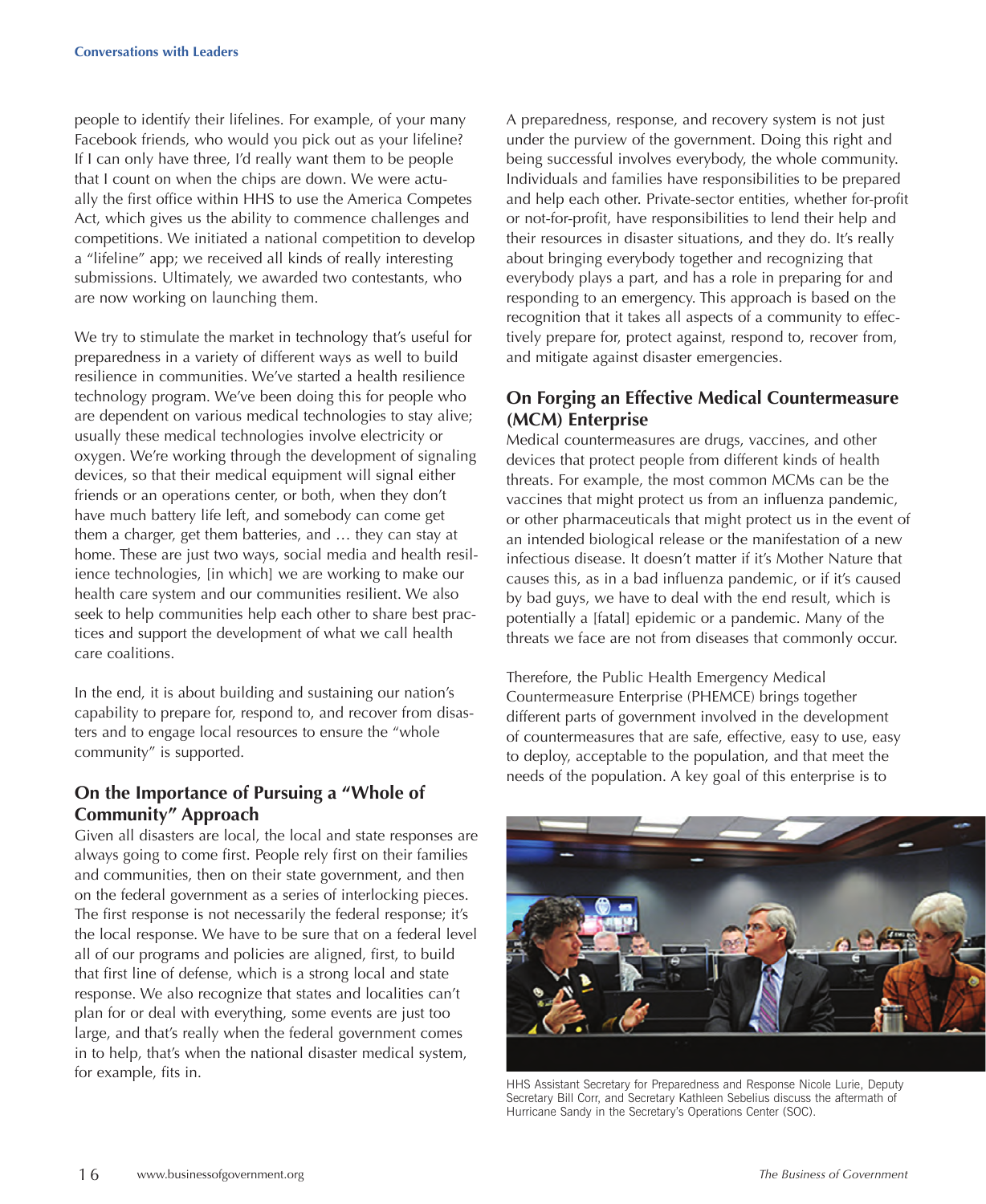"We have a tripartite mission in a sense; it makes it an exciting place to work because it's a place where science, medicine & public health, and policy all intersect and come together; it is where all these disciplines meet and work collaboratively."



identify, create, develop, manufacture, procure, and stockpile for use critical medical countermeasures. We practice how to use them; we're in partnerships with industry, who really do a lot of the advanced development and make these countermeasures for us that we ultimately stockpile.

There's been a big shift in thinking away from one bug, one drug to the kinds of products that work on the underlying ways that people get sick. We call them host mechanisms of disease. For example, to illustrate simply, viruses attack cells in different ways. Rather than having a drug that would kill a virus, we would have a drug that would protect the cell or keep the virus from killing the cell. Once you do that, you can think about developing countermeasures that could have multiple uses.

This countermeasure enterprise also has some spillover benefits for day-to-day use. I'll give you an example. We are worried about the nation's supply of ventilators. We worry about getting them quickly on a mass scale to people who need them, so they need to be smaller, they have to have a long battery life, and they have to be easy to use. We've set out to develop the next generation of ventilators. In doing so, the whole field, the whole market has started to change and improve, number one. The price of ventilators has come down pretty dramatically, so people are seeing a day-to-day benefit. This enables us to understand that the investment that we make in preparedness has all of these day-to-day benefits. It's very much about pushing innovation.

# **On Collaboration and Partnerships**

I see the federal family partnering in new ways all the time. Certainly, for us in ASPR, we can't do our work in HHS without the rest of HHS at the table. Whether it's the Centers for Medicare and Medicaid Services (CMS) coming to the table with payment policies for health care institutions, or the Substance Abuse and Mental Health Administration coming to the table to help us with behavioral health planning and response, or the Agency for Community Living helping us figure out how best to serve the elderly and

disabled populations, or CDC, so central to what we do, or NIH—we all come together all the time. This also includes cross-agency partners such as FEMA, the Department of Transportation, DoD, or any other part of government. Just about everything we do, we do as a team.

Internationally, preparedness is absolutely a global mission; disasters happen around the world all the time. We learn from these events and from others' expertise and experience. We work in partnership with a number of other countries. A partnership that is particularly important to us at ASPR is something called the Global Health Security Initiative, which is an initiative that started after 9/11. It's an initiative in which a number of developed countries came together to work together and learn from one another.

#### **On Lessons Learned**

My office is driven by lessons learned. After every disaster, there's what's called an after action report. After everything we do, we sit back and we say: how can we strengthen our system and what's done? There are a variety of ways in which we do that.

For example, with H1N1, we recognize that it took too long to make, bottle, and distribute vaccine. We've invested in new technologies and ways to shorten the time it takes to develop vaccine and get it out the door. That's a really concrete, tangible example. Regarding the Deepwater Horizon oil spill, although it was primarily an environmental event, many people had health worries and concerns for their livelihood. In some sense on the health side, a large part of it was a mental health or a behavioral health event. As a result, we've developed a behavioral health plan for how to deal with the mental health consequence of any disaster. We never had such a plan before; now we do.

Internally, we have taken the lessons learned from previous disaster responses to change our decision-making structure. We used to think that all we needed to do was send out teams from the national disaster medical system to help out,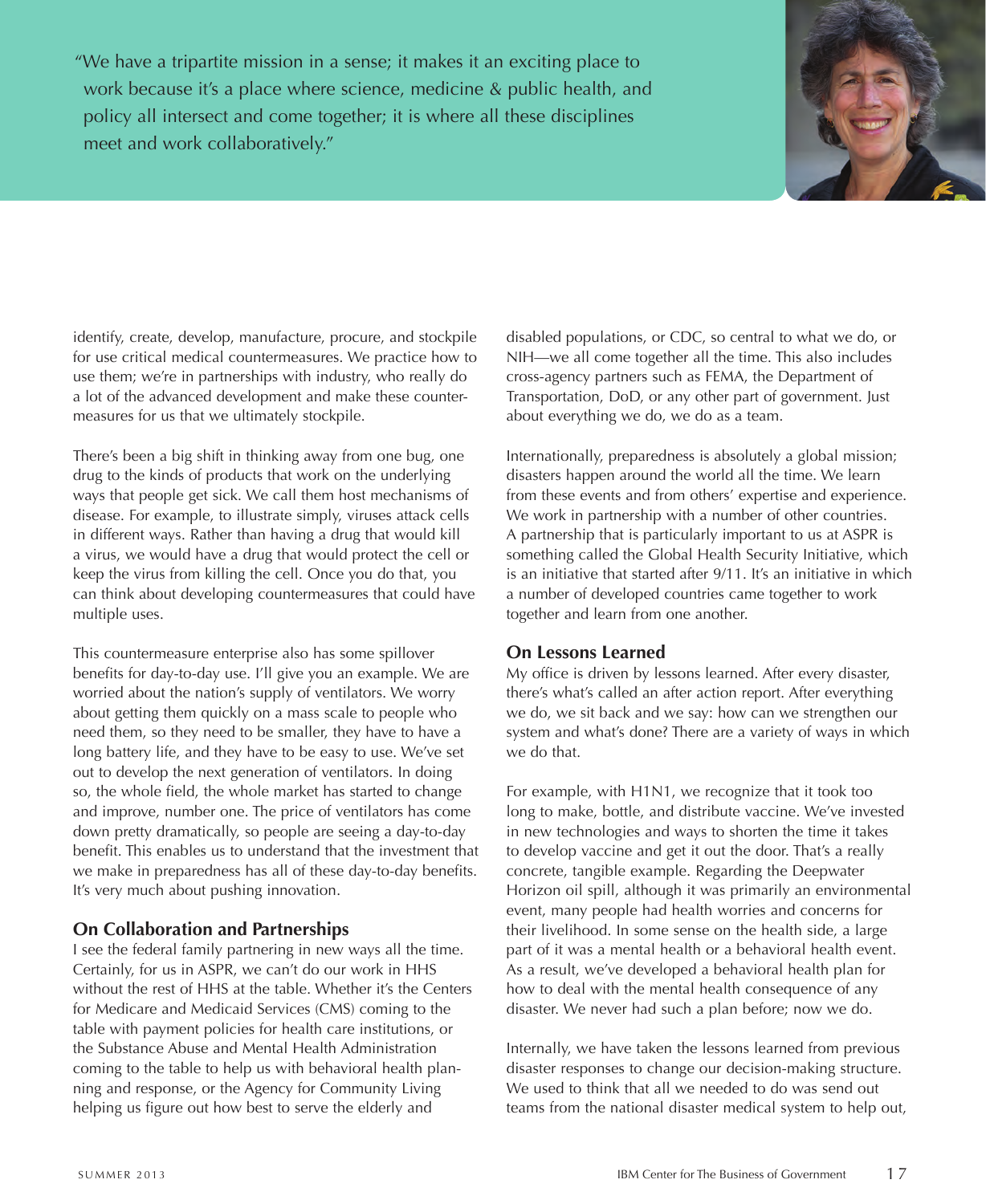"Given all disasters are local, the local and state responses are always going to come first. People rely first on their families and communities, then on their state government, and then on the federal government as a series of interlocking pieces."